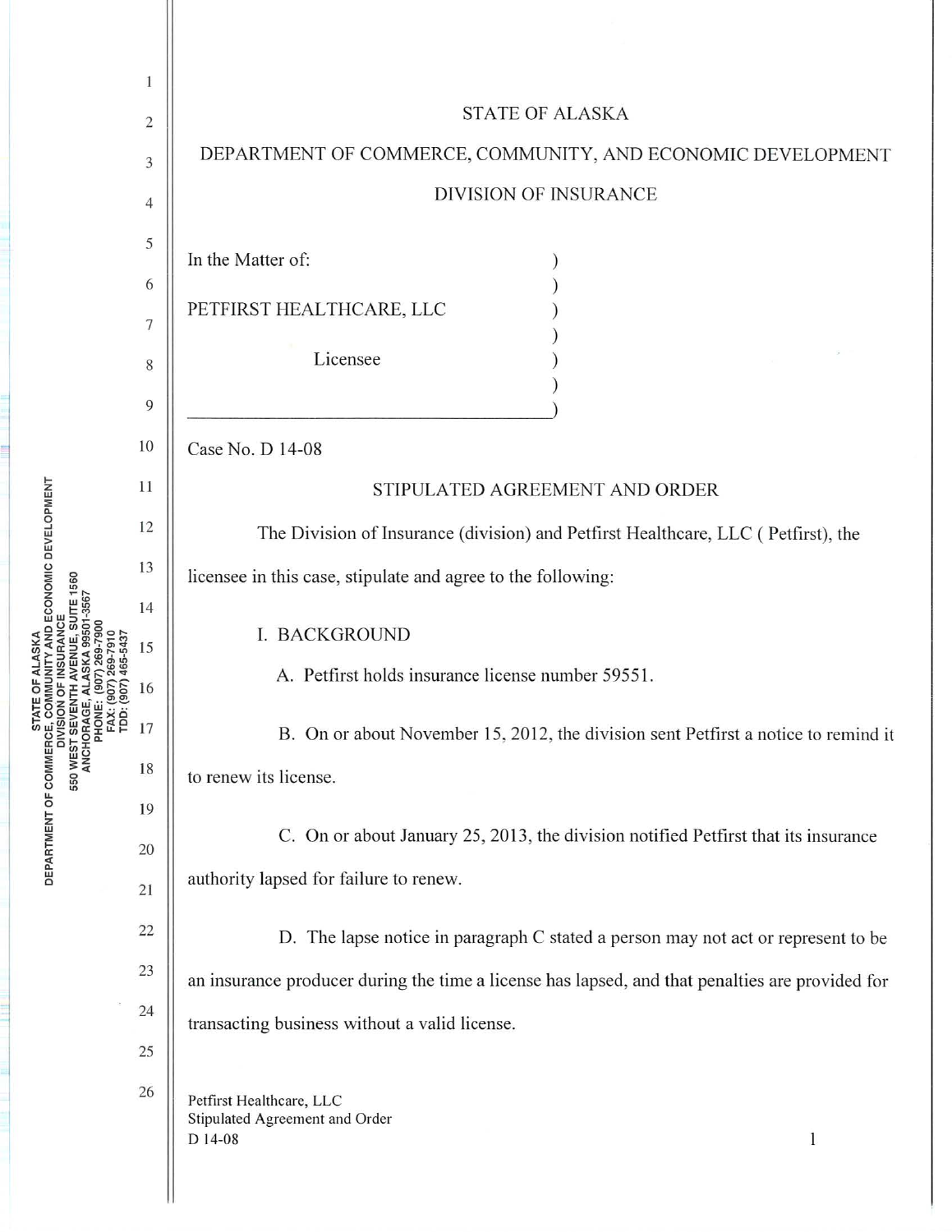ANCHORAGE, ALASKA 9950 FAX: (907) 269-7910<br>TDD: (907) 465-5437 RTMENT OF DEP<br>

2

1

3

4

5

6

7

8

9

10

11

12

13

14

15

16

17

19

18

20

21

22

23

24

25

26

**Jane** l

E. As part of the filing requirements to reinstate the firm's license, Petfirst provided notarized statements to the division indicating whether Petfirst continued to transact business during the period in which Petfirst was not appropriately licensed. These statements indicated that multiple transactions occurred during the unlicensed period, January 25, 2013 through December 24, 2013, with earnings of \$998.43. These transactions subject Petfirst to civil penalties under AS 21.27.440.

II. TERMS OF AGREEMENT

1. Petfirst agrees to pay a civil penalty under AS 21.27.440 in the amount of \$998.43 for the unlicensed activity that occurred from January 25, 2013 through December 24, 2013, with \$598.43 suspended. The unsuspended penalty of \$400.00 is payable at the time Petfirst has been notified that the director has signed the order adopting this agreement.

2. In the event that Petfirst violates Alaska insurance laws during the next two years, the suspended portion of the penalty referenced in paragraph one will be reinstated. Petfirst also will be subject to any and all sanctions authorized by the insurance laws including imposition of additional penalties.

3. By signing this agreement, Petfirst understands and agrees that any failure to comply with the conditions of this agreement will be grounds to revoke, suspend, or not renew Alaska insurance producer license number 5955 1.

4. Petfirst understands that this agreement is not binding on the parties unless and until the director signs the order adopting this agreement.

Petfirst Healthcare, LLC Stipulated Agreement and Order  $D$  14-08 2